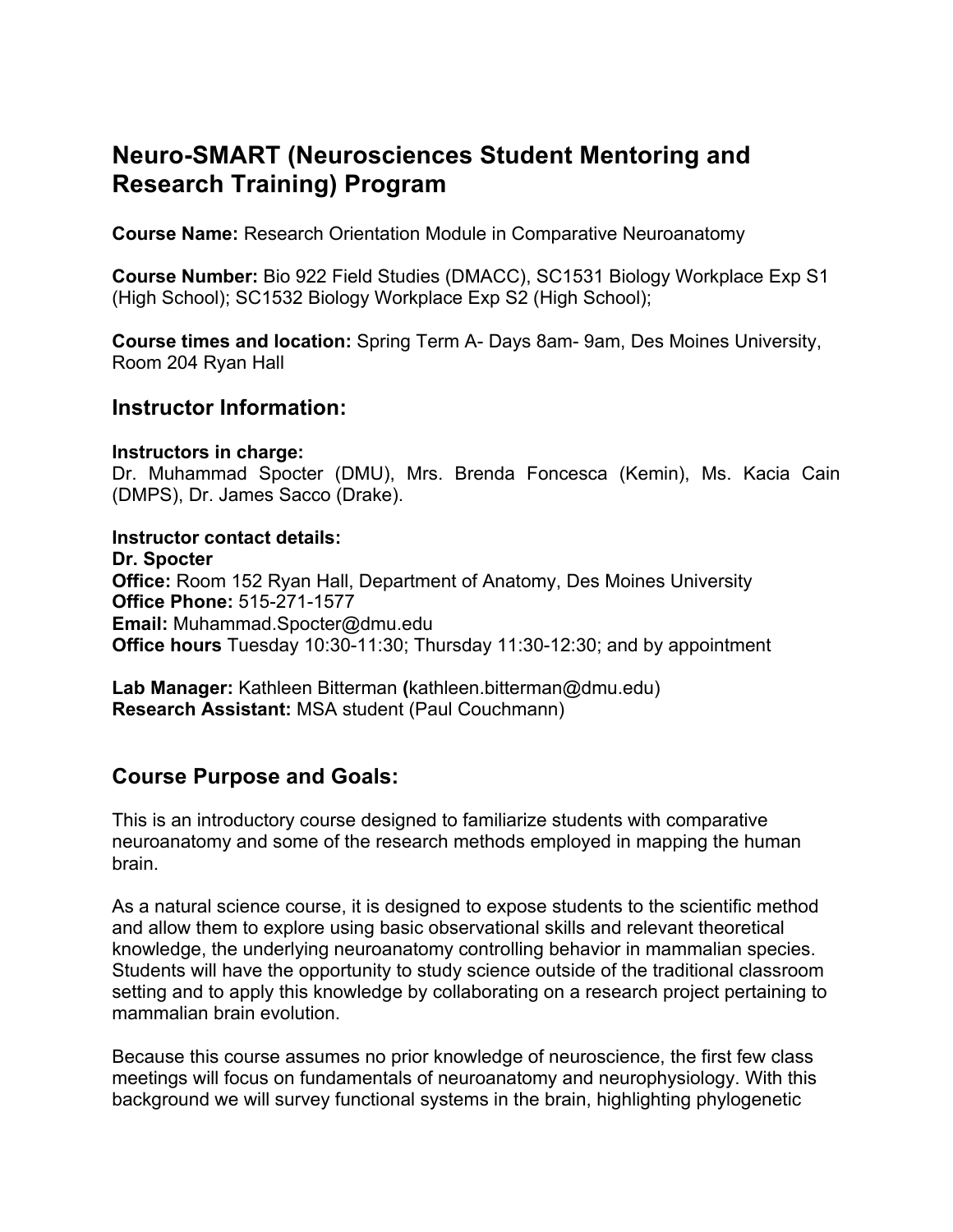variation in projection pathways, neocortical diversification, and evidence of brain evolution from fossil endocasts. Through this series of practical sessions, short lectures and seminars we hope to provide you with the suitable tools and exposure to neuroscience methods that will empower you to continue your inquiry beyond the classroom. Many of the skills you'll be exposed to during this research orientation are not exclusive to neuroscience and thus can be transposed to future careers in other disciplines requiring quantitative and critical thinking.

We will build our understanding progressively by working toward a series of **goals**. By the end of the course, you should be able to think like a natural scientist to:

- *1) Use your observational skills and basic quantitative procedures to contrast and compare features in the cerebro cortex of different mammalian species;*
- *2) Identify basic mammalian neuroanatomy and its functional correlates;*
- *3) Have a basic understanding of evolutionary theory as it pertains to the study of comparative neuroanatomy;*
- *4) Articulate the results of relevant scientific literature and the significance of any data collected during the research rotation;*
- *5) Evaluate the limitations in the data collected, how well or poorly this fits with existing models and the pitfalls and strengths of each of these models.*

# **Class Prerequisites:**

This course is open to all high school students meeting the requirements set out through our existing collaboration with the Des Moines Public School System (Contact: Ms. Kacia Cain).

Prerequisites include:

- $\checkmark$  Successful completion of college Anatomy and Physiology or college Biotechnology at Central Campus, and
- $\checkmark$  Concurrent enrollment in the second course, either college Anatomy and Physiology or college Biotechnology at Central Campus.

In order to help you understand the concepts and the methods used in contemporary scientific inquiry, we will be making use of basic statistical procedures and image analysis methods to show you how these work and how to adequately quantify and describe certain neuroanatomical features. There is absolutely no need to fret about this, as we are here to guide you through this learning process and to give you that proverbial head start and early exposure to methods that you are likely to encounter again at a later stage.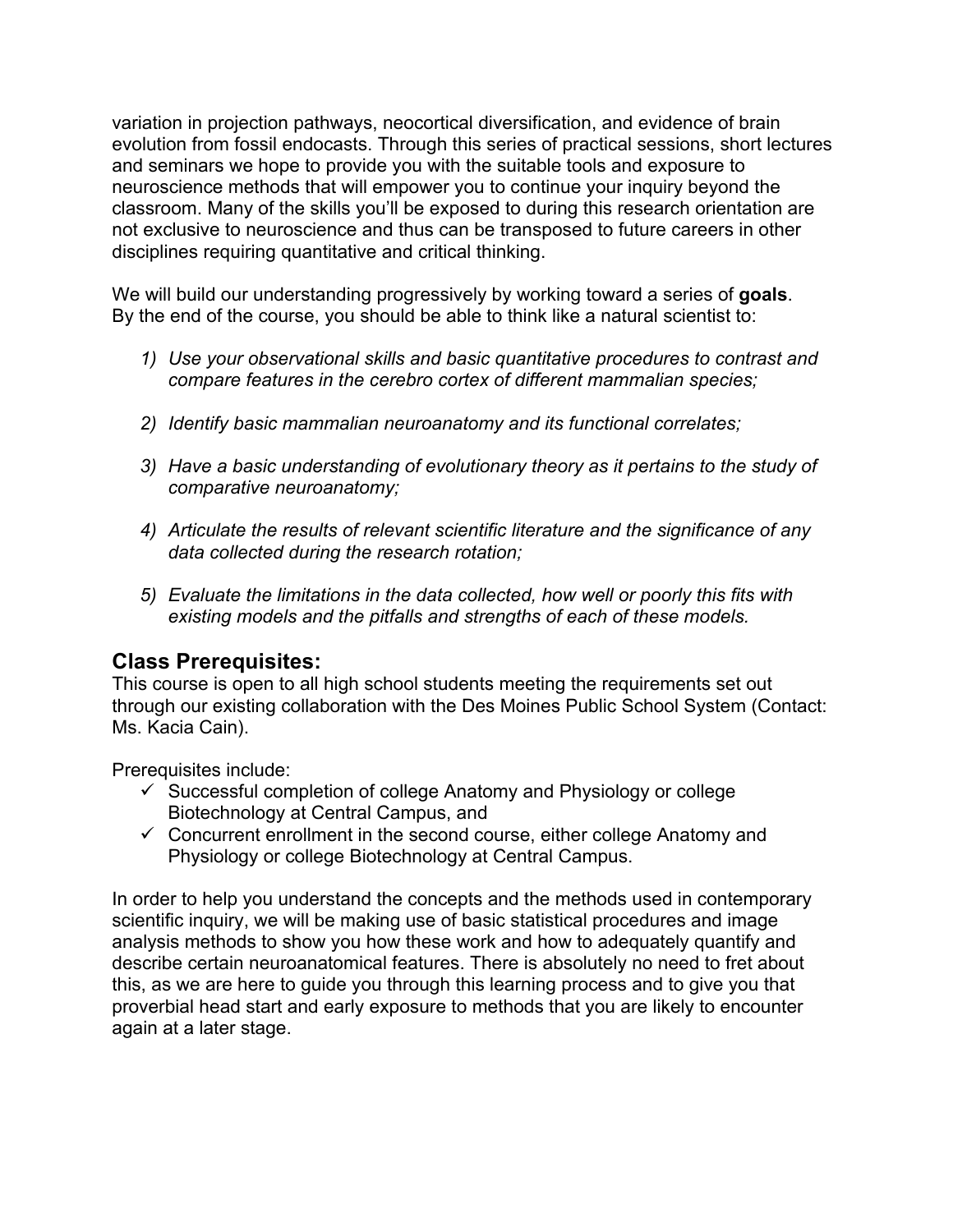**Note: Given the limitations of working in a laboratory environment, the student numbers for this class are capped at 20 students per orientation cycle. All inquiries about student enrollment should be made through Ms. Kacia Cain.**

### **Course Materials:**

**Schedule**: A detailed schedule of seminar times, lectures and practical sessions is listed at the end of this syllabus.

**Reading Assignments**: In order to provide you with a more complete understanding of evolutionary neuroanatomy, reading assignments have been selected for this course and will be provided to you in either electronic or paper format.

As there is hardly enough time to cover all of the interesting aspects of evolutionary neuroanatomy, I urge you to do any extra reading if you come across a topic of interest and relevant to neuroanatomy. Our team will be happy to recommend additional reading material on any course-related topic you wish to pursue and help you design a research project in a related area of interest.

### **Class website:**

The class website is **(The Evolving Brain Laboratory)** We will use it to post --

- $\triangleright$  announcements,
- $\triangleright$  photos and videos,
- $\triangleright$  readings,
- $\triangleright$  information about the week's activities in the lab.

# **Grading Policy:**

#### **Your grade will be composed of the following -**

#### **Attendance and Participation**

To satisfy the class requirement of this course and to promote participation in the laboratory activities, half the total class grade will be based on an evaluation of your class attendance and participation in the laboratory. You are thus urged to attend the lecture series and to interact in group discussions in laboratory so as to ensure that you get the maximum worth from your learning experience. Please see the attached rubric for details of the assessment criteria.

As a component of your participation and learning experience, you will be asked to keep a research orientation portfolio. **Please bring a spiral bound notebook or composition notebook to class for this purpose.** This portfolio should consist of a weekly log of the research activities undertaken in the lab and the key issues learned during the orientation, lecture or discussion series. To sufficiently complete this task, each student is expected to spend a few minutes after each class reflecting on the orientation experience.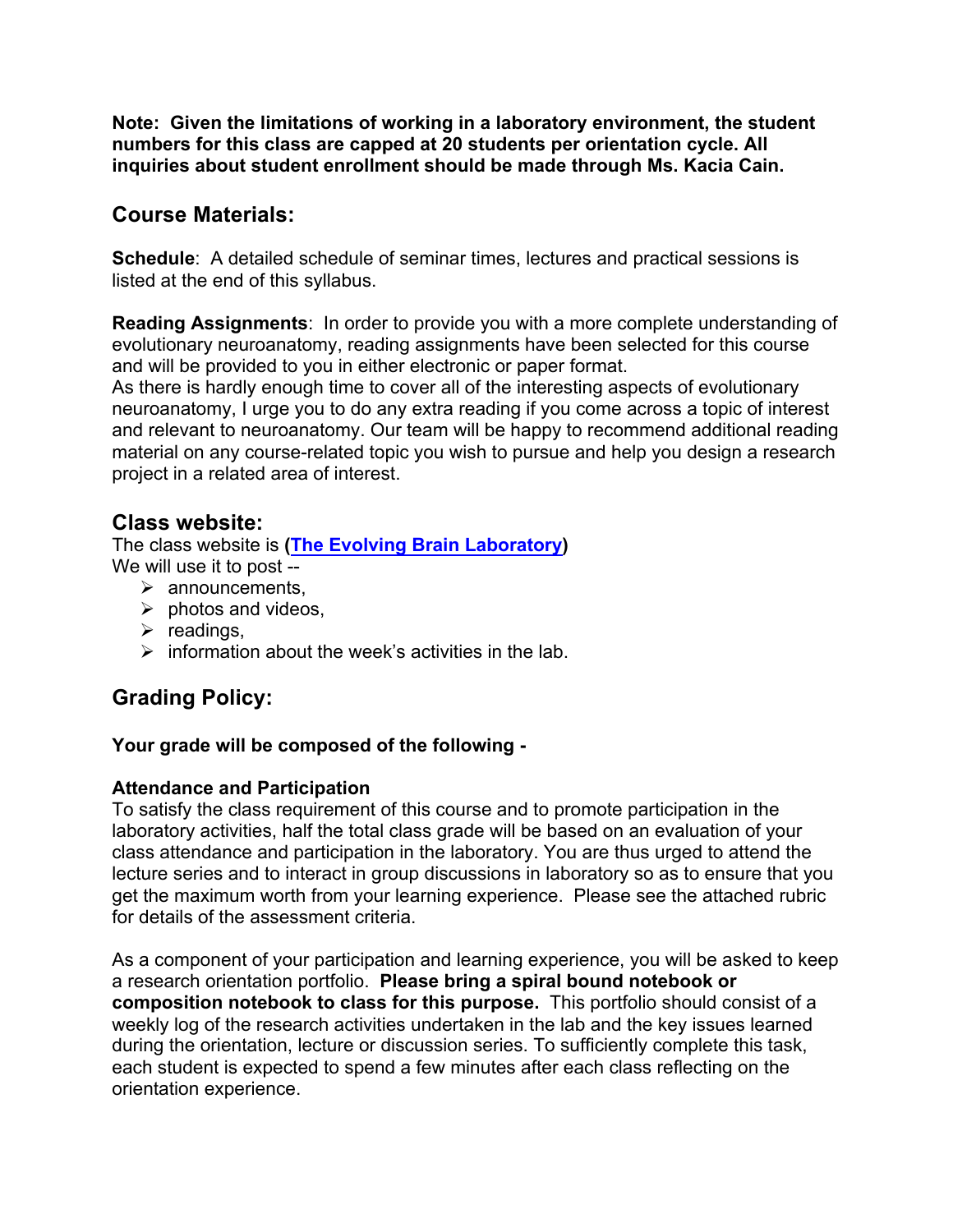#### **Project Assignments**

The second half of your grade will be based on an evaluation of your literature review and team research projects. Complete project details and assessment criteria will be provided at the outset of each assignment.

### **Syllabus**

Class Hours: 8:00am-9:00am (MTTF), 8:00am-8:50am (W) Location: Ryan Hall, Department of Anatomy, Des Moines University Abbreviations: **O**=Orientation; **Lab**= Laboratory Exercise; **R**=Reading Assignment**; D**= Discussion; **Lec**= Lecture

| <b>DATE</b>             | <b>Title</b>                                        | Location      | <b>Activities</b>  |
|-------------------------|-----------------------------------------------------|---------------|--------------------|
| $\overline{1/1}$ 6/2018 | Brief welcome and Introduction;                     | Ryan Hall 181 | Lec                |
| Tue.                    | Lec: Gross Brain, Blood Supply & Cranial Nerves:    |               | <b>Assigned R1</b> |
|                         |                                                     |               |                    |
|                         |                                                     |               |                    |
| 1/18/2018               | Lab: Gross Brain Dissection: surface anatomy- lobes | Ryan Hall 120 | Lab                |
| Thur.                   | and gyral and sulcal landmarks                      |               |                    |
|                         |                                                     |               |                    |
| 1/23/2018               | Lab: Gross Brain Dissection: surface anatomy- lobes | Ryan Hall 120 | Lab                |
| Tue.                    | and gyral and sulcal landmarks                      |               |                    |
|                         |                                                     |               |                    |
| 1/25/2018               | Lab: Gross Brain Dissection: Blood supply and the   | Ryan Hall 120 |                    |
| Thur.                   | circle of Willis                                    |               | Lab                |
| 1/29/2018               | Lab: Gross Brain Dissection: Blood supply and the   | Ryan Hall 120 |                    |
| Mon.                    | circle of Willis                                    |               | Lab                |
|                         |                                                     |               |                    |
| 1/31/2018               | Lab: Gross Brain Dissection: Cranial nerves:,       | Ryan Hall 120 | Lab                |
| Wed.                    | Names, locations and modalities                     |               |                    |
| 2/02/2018               | Lab: Gross Brain Dissection: Cranial nerves:,       | Ryan Hall 120 | Lab                |
| Fri.                    | Names, locations and modalities                     |               |                    |
| 2/06/2018               | D: Discuss Reading Assignment 1:                    | Ryan Hall 181 | <b>Discuss R1;</b> |
| Tue.                    | Philosophy of Science discussion:                   |               | <b>Assigned R2</b> |
|                         | What is Science? (Chapter 2)                        |               |                    |
|                         |                                                     |               |                    |
| 2/08/2018               | Lec: Brain Stem, meninges, ventricles and CSF       | Ryan Hall 120 | <b>Lec</b>         |
| Thur.                   | <b>Dissection</b>                                   |               |                    |
|                         |                                                     |               |                    |
| 2/12/2018               | Lab: Brain Stem, meninges, ventricles and CSF       | Ryan Hall 120 | Lab                |
| Mon.                    | Dissection (Kemin Team Visit)                       |               |                    |
| 2/14/2018               | Lec: Cerebral cortex lecture                        | Ryan Hall 181 | <b>Lec</b>         |
| Wed.                    |                                                     |               |                    |
| 2/16/2018               | D: Discuss Reading Assignment 2:                    | Ryan Hall 181 |                    |
| Fri.                    | Evolving Brains (Allman)                            |               | <b>Discuss R2;</b> |
|                         | Chapter 7, pp. 159-192                              |               | <b>Assigned R3</b> |
|                         |                                                     |               |                    |
| 2/21/2018               | Lab: Cerebral cortex                                | Ryan Hall 120 |                    |
| Wed.                    |                                                     |               | Lab                |
| 2/23/2018               | Lab: Cerebral cortex                                | Ryan Hall 120 |                    |
| Fri.                    |                                                     |               | Lab                |
|                         |                                                     |               |                    |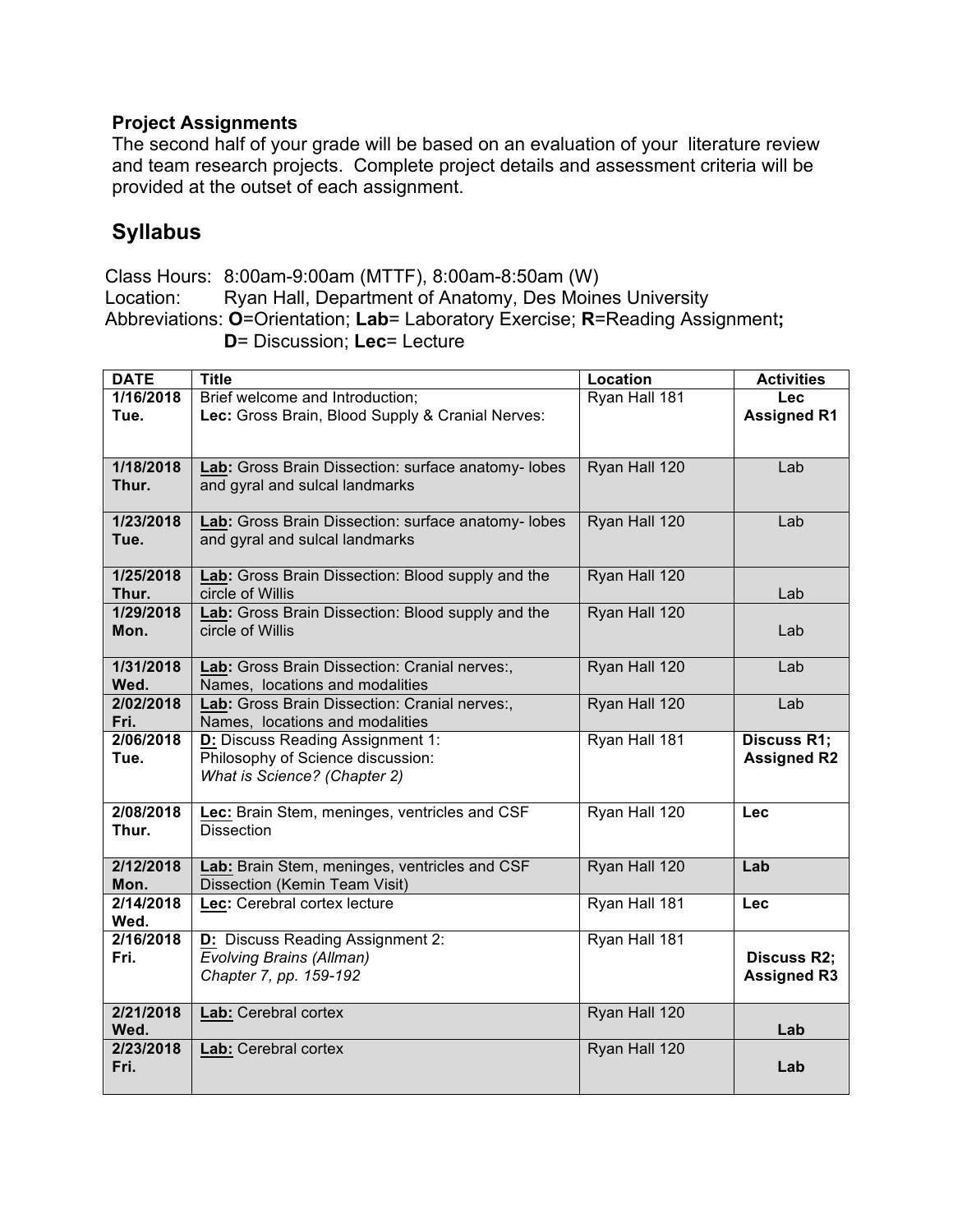| 2/28/2018<br>Wed.  | Working with online<br>image databases, Allen brain Atlas,                                             | Ryan Hall 181               | Lab                |
|--------------------|--------------------------------------------------------------------------------------------------------|-----------------------------|--------------------|
|                    | Brain Museum.org and Brainmaps.org                                                                     |                             |                    |
| 3/2/2018           | D: Discuss Reading Assignment 3:                                                                       | <b>Ryan Hall</b>            | <b>Assigned R4</b> |
| Fri.               | <b>Evolving Brains (Allman)</b><br>Chapter 7, pp. 192 - 208                                            | 181/Commons                 | Lab                |
| 3/06/2018<br>Tue.  | Lec: Brain Evolution lecture                                                                           | Ryan Hall 181               | Lec                |
| 3/08/2018<br>Thur. | Lab: Group 1- Brain Size and morphology in<br>the Fossil Record,                                       | Ryan Hall 204 &<br>Ryan 181 | Lab                |
|                    |                                                                                                        |                             |                    |
|                    | Lab: Group 2- Relative brain size, allometric<br>scaling, and regression analysis, cladistics exercise |                             |                    |
|                    | <b>SPRING BREAK</b>                                                                                    |                             |                    |
| 3/20/2018          | Lab: Group 1- Brain Size and morphology in                                                             | Ryan Hall 204 &             |                    |
| Tue.               | the Fossil Record                                                                                      | Ryan 181                    | Lab                |
|                    | Lab: Group 2- Relative brain size, allometric                                                          |                             |                    |
|                    | scaling, and regression analysis, cladistics exercise                                                  |                             |                    |
| 3/22/2018          | Lec: Imaging software and 3D tools in neuroscience                                                     | Ryan Hall 204               |                    |
| Thur.              |                                                                                                        |                             | <b>Lec</b>         |
| 3/26/2018<br>Mon.  | Lab: Image analysis and 3D<br>reconstruction software: ImageJ,                                         | Ryan 181                    |                    |
|                    | <b>ITKsnap</b>                                                                                         |                             | Lab                |
| 3/28/2018<br>Wed.  | Lec: Bioinformatics and its application to the brain<br>(Dr. James Sacco)                              | Ryan Hall 181               | Lab                |
| 4/02/2018<br>Mon.  | Lab: Bioinformatics lab exercises - Dr. James Sacco                                                    | Ryan Hall 181               | Lab                |
| 4/05/2018<br>Thur. | D: Discuss Reading Assignment 4:<br>Neuropil distribution in the cerebral cortex differs               | Commons                     |                    |
|                    | between humans and chimpanzees                                                                         |                             | <b>Discuss R4</b>  |
| 4/09/2018<br>Mon.  | Lab: Working with PUBMED<br>and article searches                                                       | Ryan Hall 181               | Lec/Lab            |
| 4/11/2018          | Seminar:                                                                                               | Ryan Hall 181               |                    |
| Wed.               | Toolkit introduction and Project examples (Dr.<br>Spocter)                                             |                             | Lec/Lab            |
| 4/13/2018<br>Fri.  | Research Project: Literature review & project<br>outline                                               | Ryan Hall 281               | Project            |
| 4/17/2018<br>Tue.  | Research Project: Literature review & project<br>outline                                               | Ryan Hall 181               | Project            |